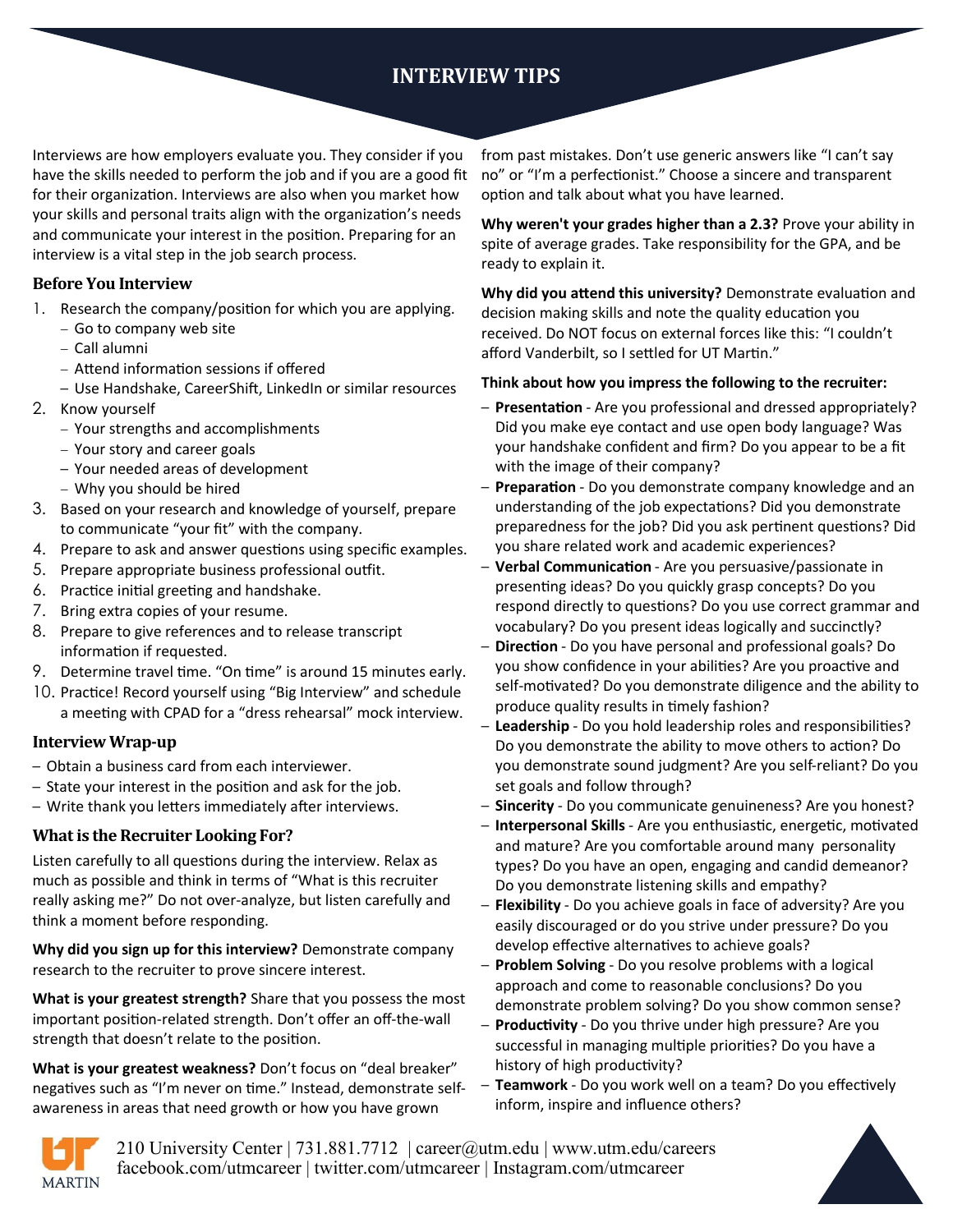### **Career Readiness & Competencies**

Employers want to know if you have developed the following competencies to ensure that you are prepared to successfully transition into the workforce:

- Critical Thinking/Problem Solving
- Oral/Written Communications
- Teamwork/Collaboration
- Information Technology Application
- Leadership
- Professionalism/Work Ethic
- Career Management

Resource: http://www.naceweb.org/knowledge/career-readiness-competencies.aspx

### **Dress for the Interview**

"You never get a second chance to make a first impression."

You do not need a lot of clothes for interviewing, but what you have should be of good quality, properly fitted, clean and well pressed, and reflective of current business styles. Business professional is a suit or suit dress. Business casual is much more flexible. In general, think about how successful people in the field dress, not what looks cute, trendy or attractive. If you have a question about your choice, please contact CPAD.

Free professional attire is available to students through **Captain's Closet**. Reach out to CPAD if you are interested in visiting.

### **Phone Interview Tips**

A phone interview may be planned or impromptu. If the first contact from an employer is a call, it is an interview whether you want it to be or not. These tips will prepare you for both.

#### **Preparation**

- Create a professional voice mail message and turn off any hold music during job search.
- Turn off any alerts to avoid call interruptions.
- If the time isn't convenient, ask if you could talk at another time and suggest some alternatives.
- Keep resume in clear view, on your desktop/phone, so it's available when you need to answer questions.
- Have a short list of accomplishments available to review.
- Have a pen and paper handy for note taking.
- Grab a glass of water so it's accessible as needed.
- Clear the room; evict roommates and pets.
- Turn off distractions (e.g. stereo and the TV).

#### **During**

- Give succinct answers.
- Don't smoke, chew gum, eat or drink.
- Smile to change tone of voice and project positive image.
- Speak slowly and enunciate clearly.
- Use the person's title (Mr., Ms. or Dr. and their last name). Only use a first name if they ask you to do so.
- Don't interrupt the interviewer.
- Take your time. It's perfectly acceptable to take a moment to collect your thoughts.
- Thank the interviewer, reiterate your interest and ask if it is possible to meet in person.

## **Virtual Interview Tips**

Virtual interviews have increased. Whether it is Zoom, GoToMeeting, WebEx, or other platforms, you must be prepared.

- Choose your interview time wisely.
- Bring notes, but make sure you don't stare at them.
- Test your technology—and have a back up plan in case technology fails.
- Mind your background. Keep it simple. Practice with CPAD to set up your environment.
- Dress professionally, as if the interview is in person.
- Be aware of your body language. Unlike a phone interview, the interviewers can see you.
- Look at the camera.
- Place a light source in front of you, not behind.
- Keep your responses clear and concise.
- Take notes, just as you would during an in-person interview.

### **After the Interview**

- Take notes about questions asked and how you answered.
- Write thank you note(s) to reiterate your interest in the job.

### **Questions Employers May Ask**

Employers want to know if you have the skill set needed to perform successfully on the job and contribute positively to their company/organization. Understanding the job description gives you insight into what type of questions you might hear. If the description is lacking, search for related job titles on O\*Net (**onetonline.org**) to brainstorm typical skills sought.

Before you begin interviewing, review the following questions, rehearse possible responses and discuss them with a career counselor. Practice to be sure you are able to communicate clear, unrehearsed answers to interviewers.

### **Personal**

- Tell me about yourself.
- What do you like to do in your spare time?
- Why did you choose to interview with our organization?
- Describe your ideal job.
- What can you offer us?
- What do you consider to be your greatest strengths? Weaknesses?
- How do you think your friends would describe you?
- Define success. Failure.
- What is your biggest failure? What did you learn from it?
- Of which accomplishments are you most proud?
- Who are your role models? Why?
- How does your college education/experience relate to this job?
- What motivates you most in a job?
- How have you handled getting along with a difficult former professor/ supervisor/co-worker?
- Have you ever spoken before a group of people? How large?
- Why should we hire you rather than another candidate?
- What do you know about our organization (products/services)?
- Where do you want to be in five years? Ten years?
- Do you plan to further your education?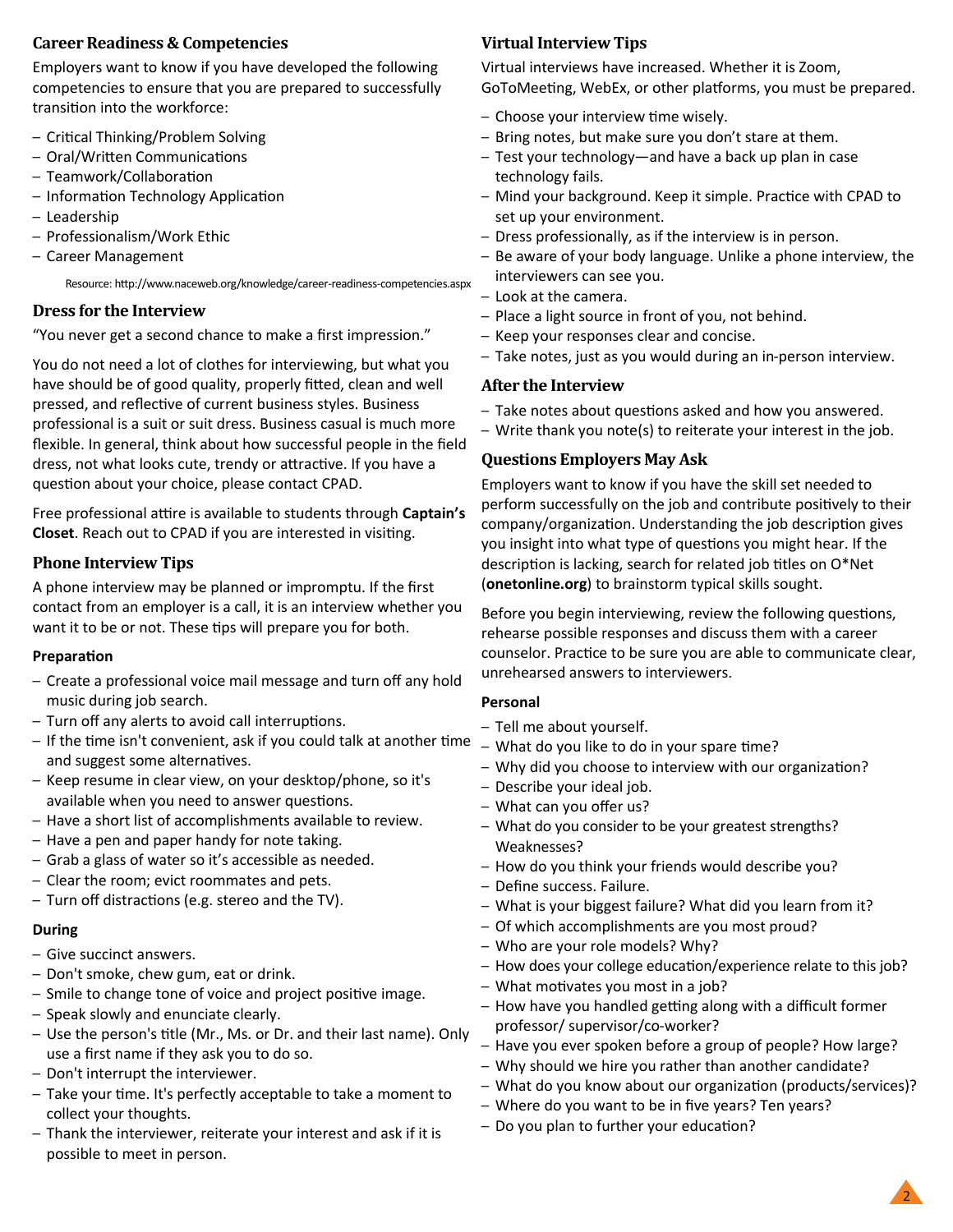### **Education**

- Why did you choose your major?
- Why did you choose to attend your university?
- Do you think you received a good education? In what ways?
- In which campus activities did you participate? Tell me about your leadership skills.
- Which classes in your major did you like best? Least? Why?
- If you started over, how would you change your education?
- Which elective classes did you like best? Least? Why?
- Do your grades accurately reflect your ability? Why or why not?

### **Experience**

- What job-related skills have you developed?
- In what positions did you work while in school?
- What did you learn from these work experiences?
- What did you enjoy most about your last employment? Least?
- Have you ever quit a job? Why?
- Give an example of a situation in which you provided a solution to an employer.
- Share a time when you worked under deadline pressure.
- Have you ever done any volunteer work?
- How would a former supervisor/coworker describe your work?

### **Career Goals**

- What kind of boss do you prefer?
- Would you be successful working with a team?
- Do you prefer large or small organizations? Why?
- What other types of positions are you considering?
- How do you feel about working in a structured environment?
- Are you able to work on several assignments at once?
- How do you feel about working overtime? Flextime?
- How do you feel about travel?
- How do you feel about the possibility of relocating?

### **General**

- Why are you interested in our company?
- What are your goals? Where will you be in 5 years?
- What do you consider your strengths?
- What personal weaknesses would you like to improve?
- What experience in your past do you believe has prepared you for your future?

# **Behavioral Interview Questions**

Recruiters use behavioral-based questions to probe your past behavior in jobs, classrooms, group projects and activities. Listen to the question to identify what quality or skill they are evaluating.

### **STAR Method**

The STAR Method is an effective strategy to answer behavioralbased questions. When asked this type of question, utilize the following steps:

- **Situation**: Briefly outline background information to frame the situation.
- **Task**: Briefly narrate what you were trying to accomplish.
- **Action**: Give example of how you utilized relevant skills and qualities to resolve the situation/achieve goal/task.
- **Result**: Briefly summarize the positive outcome.

Below are sample questions by category of what skill the recruiter might be evaluating you.

### **Problem Solving**

- Which classes gave you the most trouble?
- What are the biggest challenges encountered in college?
- Give an example of when you refused to give up.

### **Adaptability**

- How was your transition from high school to college?
- When your priorities are changed by someone else, how do you adjust to such situations?

### **Time Management**

- How do you manage priorities?
- Tell me about a time when you planned an event and what steps you took to make sure everything went well.
- Tell me about your method for personal organization and time management.
- Tell me about a time you were faced with conflicting priorities. How did you determine your course of action?
- Tell me about a time that managed multiple responsibilities. How did you organize the work you needed to do?

### **Leadership**

- Tell me about a time you helped someone else be successful.
- Tell me about a time you were suddenly called on or forced to be a leader.
- Tell me about a time you experienced initial failure in convincing someone else to do something. What ultimately happened? What did you learn?
- Share a time when you recruited someone to help with a project.
- Give a specific example of something you did that helped build enthusiasm in others.
- Give me an example of a time you had to persuade other people to take action. Were you successful?
- Tell me about a time you inspired someone toward some goal achievement.
- Tell me about a time when you were dissatisfied with the performance of someone who worked with you on a project. What did you do? How did they react?

### **Communication**

– Describe a time a presentation went extremely well. How did you know it went well?

### **Interpersonal**

– Tell me about a time when you had to deal with a difficult person. How did you handle the situation?

### **Teamwork**

– Tell me about a time where you had to work with a difficult manager, classmate or peer.

### **Decision Making**

- Give me an example of a time you had to make an important decision. How did you make the decision?
- Tell me the most unpopular decision you had to make and why you chose to make it. What was the outcome?